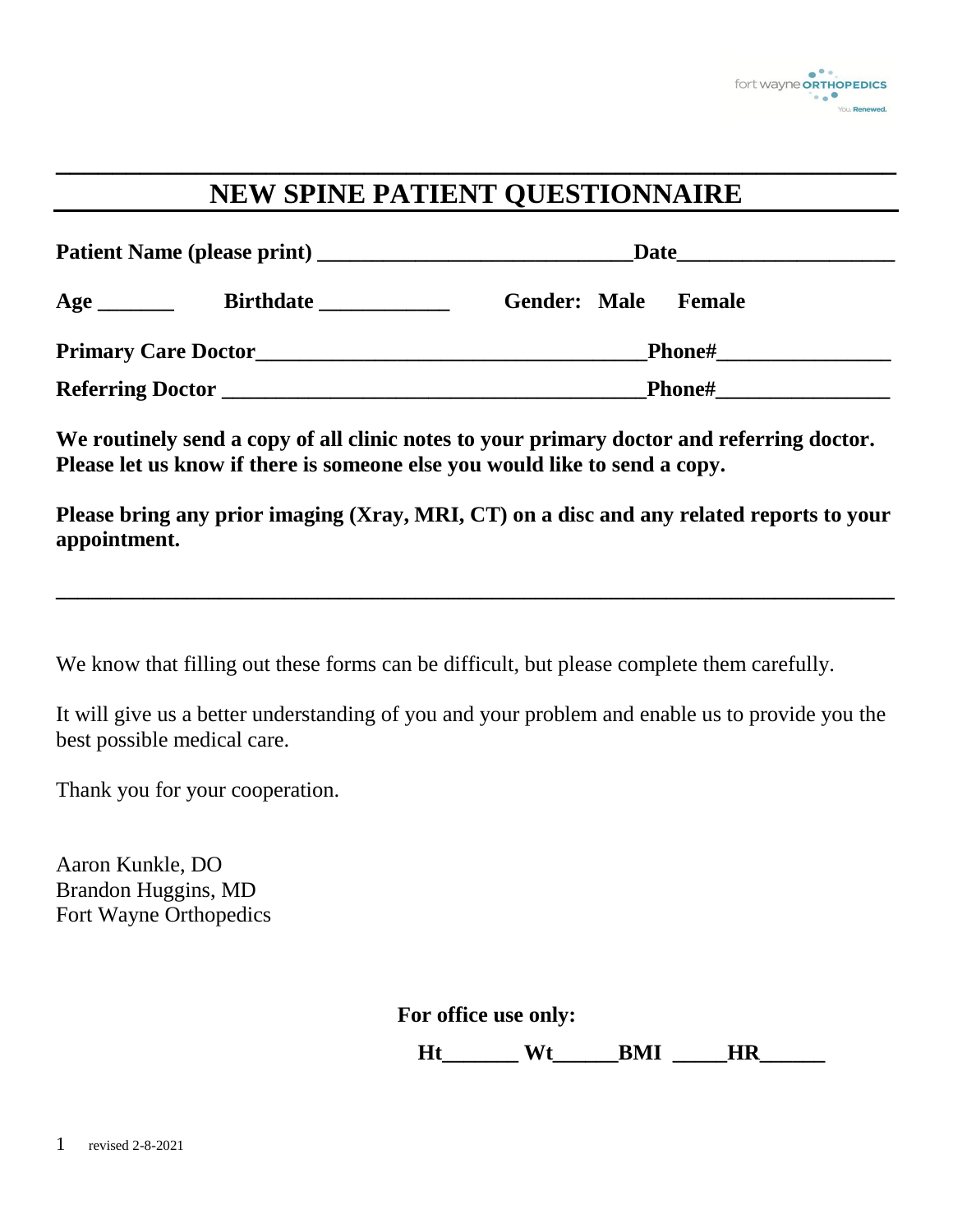

## **PAIN DIAGRAM**

# **Please mark the areas where you experience the following sensations:**

| Ache<br>XXXXXX | Numbness<br>OOOOO                      | Pins & Needles                | $\underbrace{\text{Burning}}_{\text{AMAMA}}$ | Stabbing<br>///////////// |
|----------------|----------------------------------------|-------------------------------|----------------------------------------------|---------------------------|
|                | )f<br>÷<br>$\frac{1}{2}$<br>مبيبة سيتم | ۰.<br>۱.<br>$\theta_{\rm{H}}$ | <br>外<br>ĘП                                  | nge                       |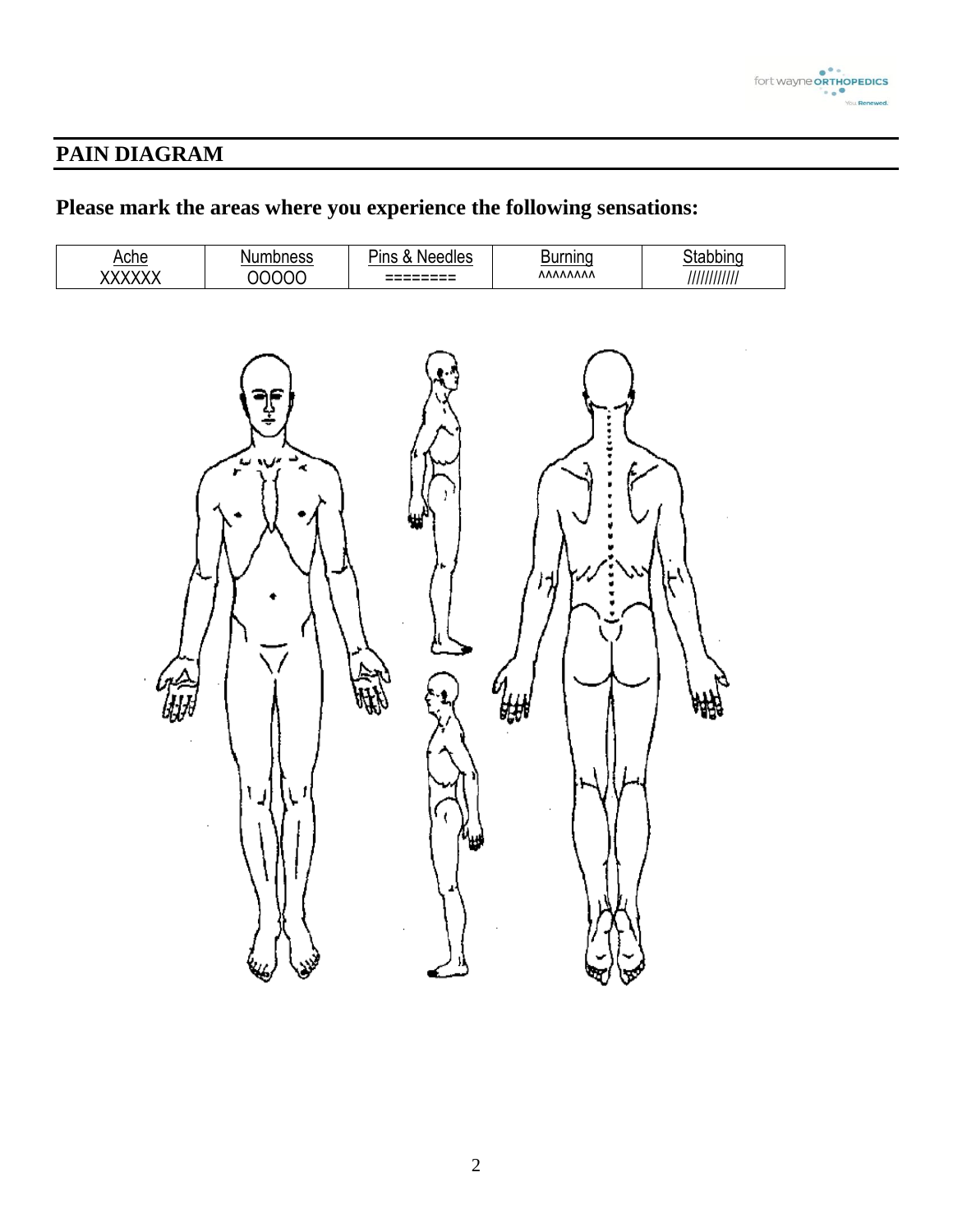

#### **HISTORY OF PRESENT ILLNESS**

| How and when did your BACK or NECK problem begin?                                        |                       |
|------------------------------------------------------------------------------------------|-----------------------|
| $\Box$ On-the-job                                                                        |                       |
| $\Box$ I don't know how it began                                                         |                       |
| □ I've had it for about ______ weeks/months/years (circle one)                           |                       |
| $\Box$ It comes and goes OR $\Box$ It is constant                                        |                       |
| Draw a vertical line like this   on the lines below to show your severity of pain today. |                       |
| How bad is your <u>low back</u> pain?<br>No pain $\overline{\phantom{a}}$                | - Worst possible pain |
| How bad is your <u>leg pain</u> ?<br>No pain $\overline{\phantom{a}}$                    | - Worst possible pain |
| How bad is your <u>upper back</u> pain?<br>No pain $-$                                   | - Worst possible pain |
| How bad is your <u>neck</u> pain?<br>No pain $\overline{\phantom{a}}$                    | - Worst possible pain |
| How bad is your <u>arm</u> pain?<br>No pain $\equiv$                                     | - Worst possible pain |

#### **For patients with NECK or ARM pain, numbness or weakness (***skip to next page if you have none***):**

#### **When comparing your neck pain to your arm pain:** (Please check one box)

| Neck Pain vs. Arm Pain |                           |       |  |  |  |
|------------------------|---------------------------|-------|--|--|--|
|                        | % Neck Pain<br>% Arm Pain |       |  |  |  |
|                        | 100%                      | $0\%$ |  |  |  |
|                        | 75%                       | 25%   |  |  |  |
|                        | 50%                       | 50%   |  |  |  |
|                        | 25%                       | 75%   |  |  |  |
|                        | በ%                        | 100%  |  |  |  |

| Raising the arm: $\Box$ improves the pain | $\Box$ worsens the pain | $\Box$ no change |
|-------------------------------------------|-------------------------|------------------|
| Moving the neck: $\Box$ improves the pain | $\Box$ worsens the pain | $\Box$ no change |

| worsens the pain | $\Box$ no change |
|------------------|------------------|
| worsens the pain | $\Box$ no change |

| There is: $\Box$ weakness             | $\Box$ NO weakness in the arms or hands             |
|---------------------------------------|-----------------------------------------------------|
| There is: $\Box$ numbness or tingling | $\Box$ NO numbness or tingling in the arms or hands |

| Have you noticed clumsiness, difficulty buttoning buttons or picking up small objects like coins? $\Box$ No $\Box$ Yes |  |
|------------------------------------------------------------------------------------------------------------------------|--|
| Have you noticed balance problems or do you trip easily? $\Box$ No $\Box$ Yes                                          |  |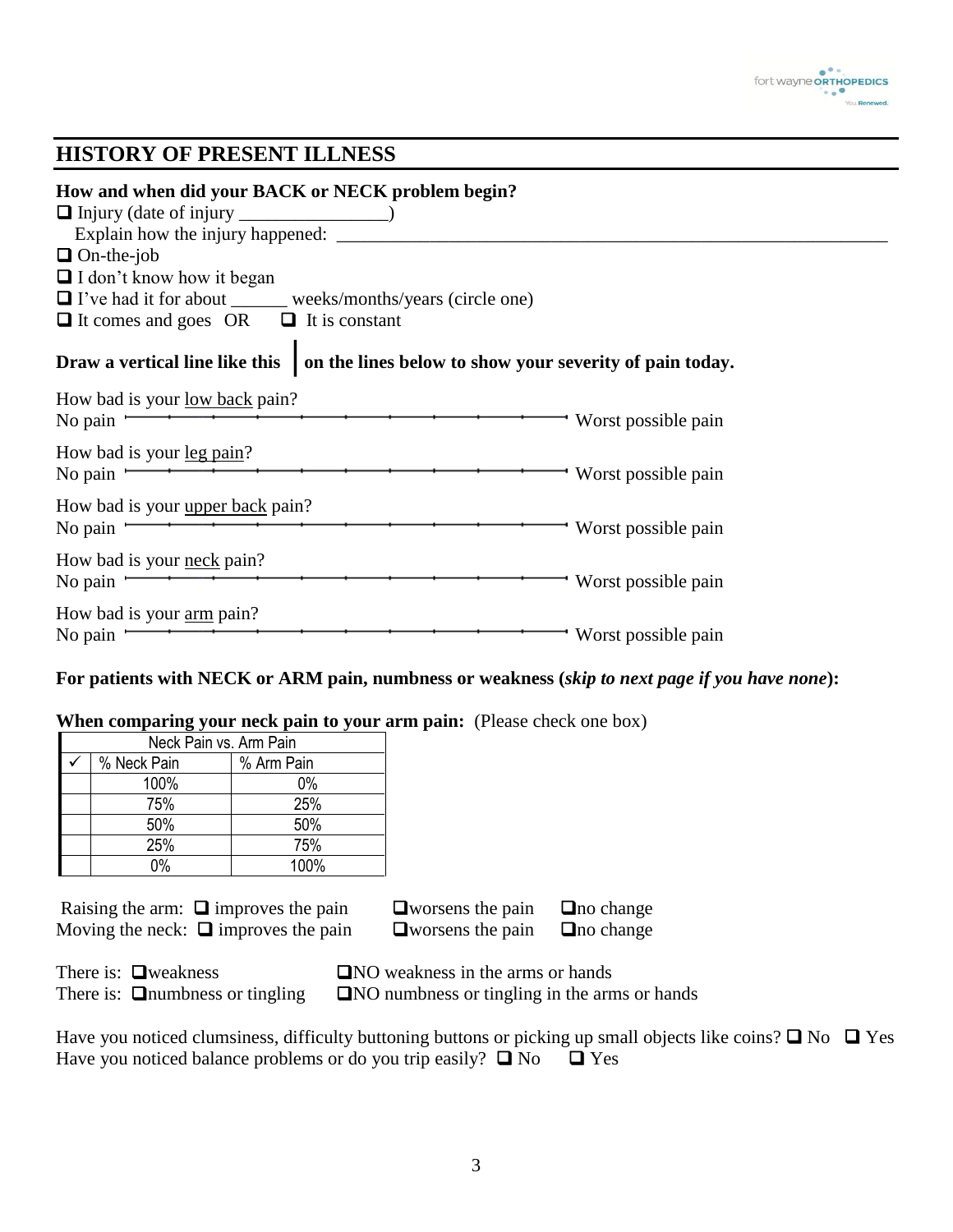#### **For patients with BACK or LEG pain, numbness or weakness (***skip if you have none***):**

| $\checkmark$<br>% Back Pain                                                                                                                                                                                 | % Leg Pain                                               |                       |                               |                                      |                                                                                                                                                                                                                                                                                                                                          |              |            |
|-------------------------------------------------------------------------------------------------------------------------------------------------------------------------------------------------------------|----------------------------------------------------------|-----------------------|-------------------------------|--------------------------------------|------------------------------------------------------------------------------------------------------------------------------------------------------------------------------------------------------------------------------------------------------------------------------------------------------------------------------------------|--------------|------------|
| 100%                                                                                                                                                                                                        | $0\%$                                                    |                       |                               |                                      |                                                                                                                                                                                                                                                                                                                                          |              |            |
| 75%                                                                                                                                                                                                         | 25%                                                      |                       |                               |                                      |                                                                                                                                                                                                                                                                                                                                          |              |            |
| 50%                                                                                                                                                                                                         | 50%                                                      |                       |                               |                                      |                                                                                                                                                                                                                                                                                                                                          |              |            |
| 25%                                                                                                                                                                                                         | 75%                                                      |                       |                               |                                      |                                                                                                                                                                                                                                                                                                                                          |              |            |
| $0\%$                                                                                                                                                                                                       | 100%                                                     |                       |                               |                                      |                                                                                                                                                                                                                                                                                                                                          |              |            |
| Do you have pain that goes below your knees? $\Box$ No<br>There is weakness of my:<br>LEFT:<br>RIGHT:<br>There is numbness of my:<br>LEFT:<br>RIGHT:<br>The worst position for your pain is: $\Box$ sitting |                                                          |                       | $\Box$ Yes<br>$\Box$ standing | $\Box$ walking                       | $\Box$ thigh $\Box$ calf $\Box$ ankle $\Box$ foot $\Box$ toe $\Box$ no weakness<br>$\Box$ thigh $\Box$ calf $\Box$ ankle $\Box$ foot $\Box$ toe $\Box$ no weakness<br>$\Box$ thigh $\Box$ calf $\Box$ ankle $\Box$ foot $\Box$ toe $\Box$ no numbness<br>$\Box$ thigh $\Box$ calf $\Box$ ankle $\Box$ foot $\Box$ toe $\Box$ no numbness |              |            |
| How many minutes can you STAND in one place without pain? $\Box$ 0-10 $\Box$ 15-30                                                                                                                          |                                                          |                       |                               |                                      |                                                                                                                                                                                                                                                                                                                                          | $\Box$ 30-60 | $\Box$ 60+ |
| How many blocks can you WALK without having to stop and rest due to pain?<br>$\Box$ less than 1                                                                                                             | $\Box$ 1-3                                               |                       | $\Box$ 1 mile                 |                                      | $\Box$ 2 miles or more                                                                                                                                                                                                                                                                                                                   |              |            |
| Lying down: $\Box$ eases my pain<br>Bending forward: $\Box$ eases my pain $\Box$ makes it worse                                                                                                             |                                                          | $\Box$ makes it worse |                               | $\Box$ no change<br>$\Box$ no change |                                                                                                                                                                                                                                                                                                                                          |              |            |
| <b>ALL PATIENTS please answer the following:</b>                                                                                                                                                            |                                                          |                       |                               |                                      |                                                                                                                                                                                                                                                                                                                                          |              |            |
| Does coughing or sneezing worsen your pain? $\Box$ No<br>There is: $\Box$ NO loss of bowel or bladder control                                                                                               | □ Loss of control since _________, please describe: ____ |                       | $\Box$ Yes                    |                                      |                                                                                                                                                                                                                                                                                                                                          |              |            |
| Prior to my neck/back problem starting, I was:<br>$\Box$ disabled, not working<br>$\Box$ not working by choice (retired, student, etc)                                                                      |                                                          |                       |                               |                                      |                                                                                                                                                                                                                                                                                                                                          |              |            |
|                                                                                                                                                                                                             |                                                          |                       |                               |                                      |                                                                                                                                                                                                                                                                                                                                          |              |            |
| Because of this back/neck problem, do you have or plan to have:<br>$\Box$ lawsuit                                                                                                                           | $\Box$ worker's compensation claim                       |                       |                               |                                      | $\Box$ unsure<br>$\Box$ none                                                                                                                                                                                                                                                                                                             |              |            |

**When comparing your back pain to your leg pain:** (Please check one box) Back Pain vs. Leg Pain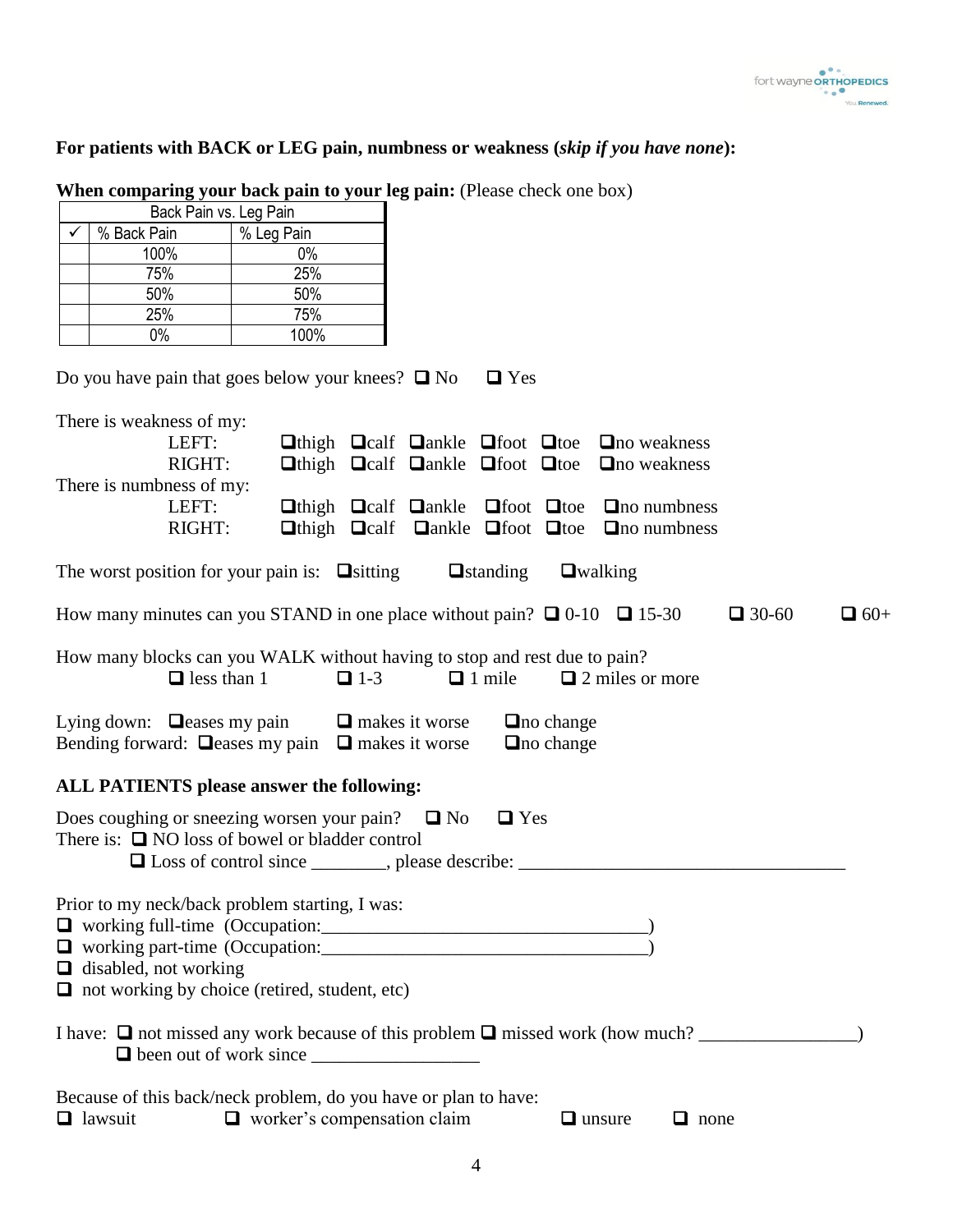

| <b>Previous SPINE Testing</b>                                                                                                                                                                                                                                                                                                                                                                                                            |                |     |                                                                                                                                                                                                                                                                                                                                                                                                                                                                                   |
|------------------------------------------------------------------------------------------------------------------------------------------------------------------------------------------------------------------------------------------------------------------------------------------------------------------------------------------------------------------------------------------------------------------------------------------|----------------|-----|-----------------------------------------------------------------------------------------------------------------------------------------------------------------------------------------------------------------------------------------------------------------------------------------------------------------------------------------------------------------------------------------------------------------------------------------------------------------------------------|
|                                                                                                                                                                                                                                                                                                                                                                                                                                          |                |     | If yes, date of most recent test:                                                                                                                                                                                                                                                                                                                                                                                                                                                 |
| X-rays                                                                                                                                                                                                                                                                                                                                                                                                                                   | N <sub>o</sub> | Yes |                                                                                                                                                                                                                                                                                                                                                                                                                                                                                   |
| MRI scan                                                                                                                                                                                                                                                                                                                                                                                                                                 | N <sub>o</sub> | Yes | the control of the control of the control of the control of the control of the control of                                                                                                                                                                                                                                                                                                                                                                                         |
| CT scan                                                                                                                                                                                                                                                                                                                                                                                                                                  | N <sub>0</sub> | Yes |                                                                                                                                                                                                                                                                                                                                                                                                                                                                                   |
| Myelogram                                                                                                                                                                                                                                                                                                                                                                                                                                | N <sub>o</sub> | Yes |                                                                                                                                                                                                                                                                                                                                                                                                                                                                                   |
| Discogram                                                                                                                                                                                                                                                                                                                                                                                                                                | N <sub>o</sub> | Yes |                                                                                                                                                                                                                                                                                                                                                                                                                                                                                   |
| <b>Bone Density Study</b>                                                                                                                                                                                                                                                                                                                                                                                                                | N <sub>o</sub> | Yes |                                                                                                                                                                                                                                                                                                                                                                                                                                                                                   |
| Nerve test (EMG/NCV)                                                                                                                                                                                                                                                                                                                                                                                                                     | N <sub>o</sub> | Yes |                                                                                                                                                                                                                                                                                                                                                                                                                                                                                   |
| <b>Previous SPINE Treatments</b>                                                                                                                                                                                                                                                                                                                                                                                                         |                |     |                                                                                                                                                                                                                                                                                                                                                                                                                                                                                   |
| Treatments so far for my BACK or NECK problem include:                                                                                                                                                                                                                                                                                                                                                                                   |                |     |                                                                                                                                                                                                                                                                                                                                                                                                                                                                                   |
|                                                                                                                                                                                                                                                                                                                                                                                                                                          |                |     | □ Physical therapy (How many visits? △ Last visit? △ Chiropractic care (How many visits? △ Last visit? △ Last visit? △ Last visit<br><b>Q</b> Epidural injections or nerve blocks (How many times? _______ How long did they help? _______)<br>Anti-inflammatory medications (e.g. Motrin, Advil, Aleve, ibuprofen, naproxen)<br>Narcotic medication (e.g. Tylenol #3, hydrocodone, oxycodone)<br>$\Box$ Massage $\Box$ TENS unit $\Box$ Braces $\Box$ Psychological consultation |
| Previous doctors you have seen for your back/neck problem:<br>Doctor                                                                                                                                                                                                                                                                                                                                                                     | Specialty      |     | City                                                                                                                                                                                                                                                                                                                                                                                                                                                                              |
| Have you ever had surgery on your <b>SPINE?</b> $\Box$ No<br>Type of surgery $\frac{1}{1}$ $\frac{1}{1}$ $\frac{1}{1}$ $\frac{1}{1}$ $\frac{1}{1}$ $\frac{1}{1}$ $\frac{1}{1}$ $\frac{1}{1}$ $\frac{1}{1}$ $\frac{1}{1}$ $\frac{1}{1}$ $\frac{1}{1}$ $\frac{1}{1}$ $\frac{1}{1}$ $\frac{1}{1}$ $\frac{1}{1}$ $\frac{1}{1}$ $\frac{1}{1}$ $\frac{1}{1}$ $\frac{1}{1}$ $\frac{1$<br>Surgeon<br>Did it help your pain? $\Box$ No $\Box$ Yes |                |     | $\Box$ Yes If yes, complete the following:<br>Surgeon                                                                                                                                                                                                                                                                                                                                                                                                                             |

**Some patients who continue to have disabling pain and/or limited function due to their back/neck problem and who have tried all non-surgical options without relief may benefit from surgery. However, surgery does have significant risks such as: 1% or less risk of major complications (including heart attack, stroke, paralysis, clot to the lungs, death) as well as 5-15% risk of lesser complications (including bleeding, infection, worsening symptoms, bowel or bladder problems, blood clots in legs, spinal fluid leak, spinal implant failure). Other risks may apply to your specific problem.**

**Do you feel that your problem limits your activities enough or causes you enough pain that you would consider having surgery?**  $\Box$  No  $\Box$  Yes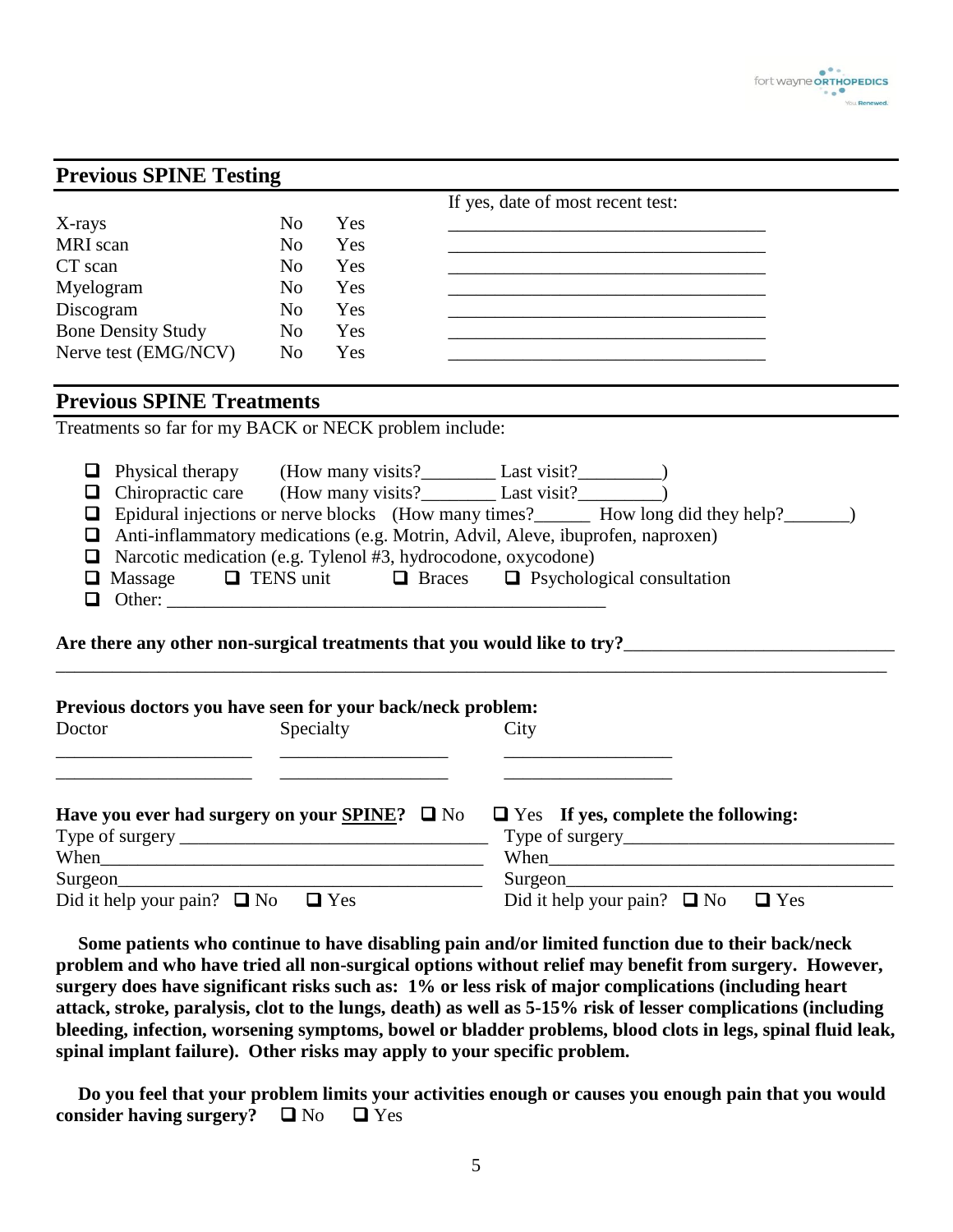

### **REVIEW OF SYSTEMS**

| Do you have any of the following?                                                                                                                  |                                                                                                                                                                                 |
|----------------------------------------------------------------------------------------------------------------------------------------------------|---------------------------------------------------------------------------------------------------------------------------------------------------------------------------------|
| $\Box$ Recent weight loss more than 10 pounds<br>$\Box$ Recent weight gain more than 10 pounds<br>$\Box$ Fever or chills<br>$\Box$ Night sweats    | Rash<br>ப<br>$\Box$ Open sores<br>$\Box$ New moles<br>Skin infection<br>ப                                                                                                       |
| $\Box$ Eye problems<br>Sore throat<br>ப<br>Hoarseness<br>ப<br>$\Box$ Difficulty swallowing                                                         | Toothache<br>ப<br>Nosebleeds<br>ப<br>Easy bleeding or bruising<br>⊔<br>$\Box$ Poor healing                                                                                      |
| $\Box$ Heart or chest pain<br>Abnormal heartbeat<br>ப<br>$\Box$ Leg/feet swelling<br>$\Box$ Leg/foot ulcer                                         | Joint pain or swelling in many joints<br>u<br>General body weakness or fatigue<br>u<br>$\Box$ Feeling hot or cold all the time<br>Calf cramps when walking<br>Q                 |
| $\Box$ Wheezing<br>Difficulty breathing<br>u<br>Cough<br>⊔<br>Shortness of breath                                                                  | <b>Bladder</b> infection<br>⊔<br>Pain with urination<br>ш<br>Getting up frequently at night to urinate<br>u<br>$\Box$ Difficulty starting urination<br>Males: erection problems |
| Stomach pain<br>Heartburn<br>$\Box$<br>$\Box$ Nausea or Vomiting<br>$\Box$ Diarrhea or $\Box$ Constipation<br>Black tar-like or bloody stools<br>u | $\Box$ Feelings of hopelessness or crying spells<br>Poor appetite<br>u.<br>Headaches<br>ப<br><b>Tremors</b><br>Insomnia<br>$\overline{\phantom{a}}$                             |

**Is your primary care doctor aware of all of the above checked problems?**  $\Box$  No  $\Box$  Yes

## **GENERAL MEDICAL HISTORY**

### **Do you have or have you ever had any of the following conditions? (Please circle)**

| Anemia                          | <b>Enlarged</b> prostate     | Lupus/immune disorder               |
|---------------------------------|------------------------------|-------------------------------------|
| Asthma                          | Fibromyalgia                 | Osteoarthritis                      |
| <b>Bleeding Tendency</b>        | Gastric reflux/stomach ulcer | Osteoporosis                        |
| Blood clot in $leg$ – phlebitis | Gout                         | Other psychiatric problems          |
| Blood clot in lung              | Heart attack/Angina          | Previous oral steroids (prednisone) |
| $Cancer - Type$                 | Heart failure                | Previous fractures                  |
| Colitis                         | Hepatitis – liver failure    | Psoriasis                           |
| Depression/Anxiety              | High blood pressure          | Rheumatoid arthritis                |
| Diabetes – Type $1$ , Type $2$  | High cholesterol             | Sleep apnea                         |
| Drug/Alcohol dependence         | Intestinal problems          | Stroke/TIA's                        |
| Epilepsy/Seizures               | Kidney disease/stones        | Thyroid problems                    |
| Emphysema/COPD                  | Lung problems                | Tuberculosis                        |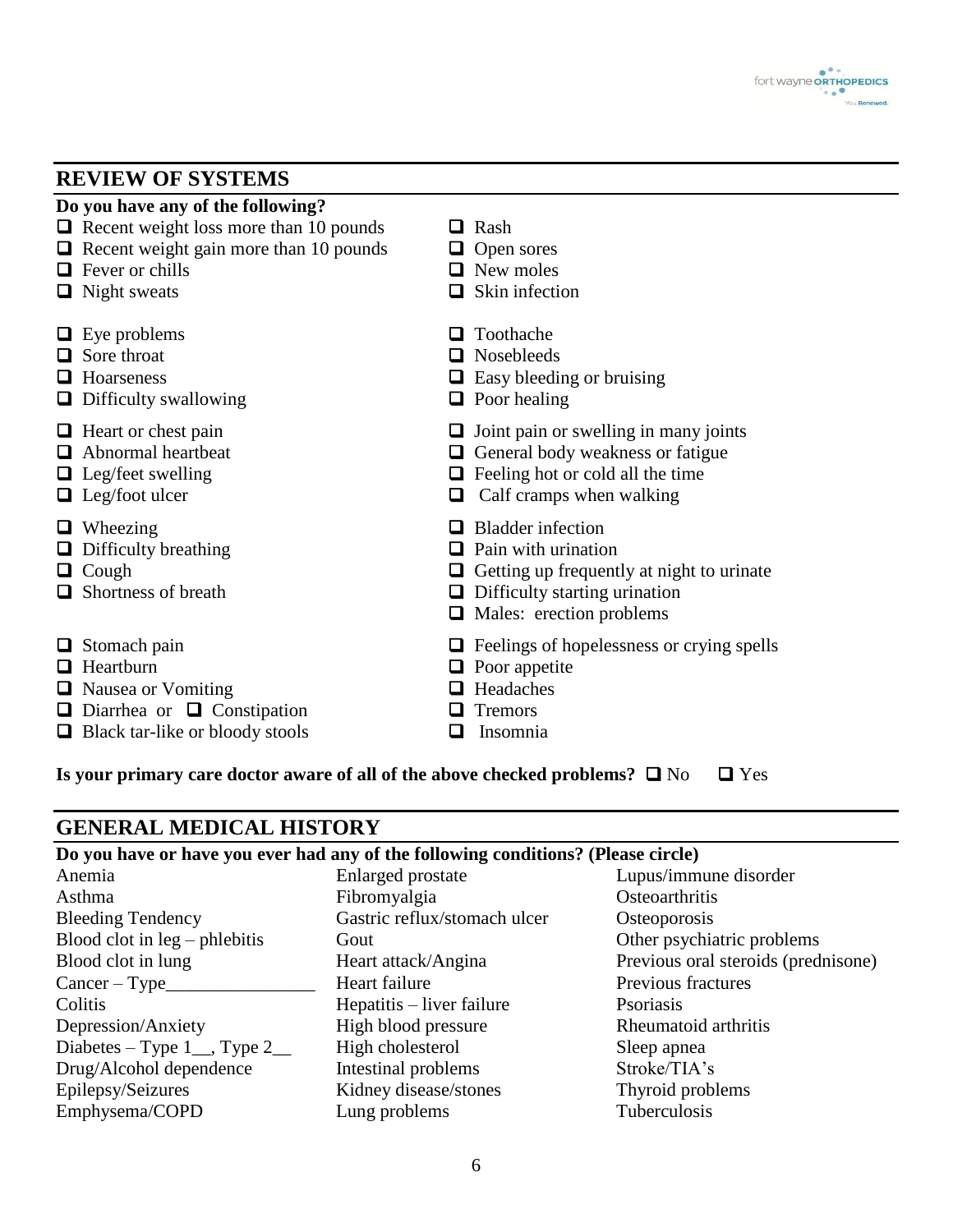

### **Please list any surgery you have had OTHER THAN SPINE SURGERY.**

| Type of Surgery |  |  | Date |  |
|-----------------|--|--|------|--|
|                 |  |  |      |  |
| 2.              |  |  |      |  |
| 3               |  |  |      |  |
| 4               |  |  |      |  |
|                 |  |  |      |  |

#### **MEDICATIONS**

**Please list all medication you take including prescription, nonprescription, herbal and vitamins.**

**<u><b>a**</u> **I** do not take any medication

| <b>Medication</b> | <b>Reason taken</b> | Dose & How often | <b>Doctor</b> |
|-------------------|---------------------|------------------|---------------|
|                   |                     |                  |               |
|                   |                     |                  |               |
|                   |                     |                  |               |
|                   |                     |                  |               |
|                   |                     |                  |               |
|                   |                     |                  |               |
|                   |                     |                  |               |
|                   |                     |                  |               |

| Any ALLERGIES to medications, foods, tape, latex or iodine/betadine? $\Box$ No $\Box$ Yes |  |  |
|-------------------------------------------------------------------------------------------|--|--|
| If yes, please list and describe reaction.                                                |  |  |

#### **FAMILY MEDICAL HISTORY**

 $\Box$  I do not know the medical history of my biological parents or other family members (go to next section)

|  | Mother: $\Box$ My mother is alive and is ____ years old<br>□ My mother is deceased at age <u>cause</u> Cause |
|--|--------------------------------------------------------------------------------------------------------------|
|  | Father: $\Box$ My father is alive and is _____ years old                                                     |
|  | I have _________ living brothers/sisters.<br>I have ______ deceased brothers/sisters. Cause(s)__________     |